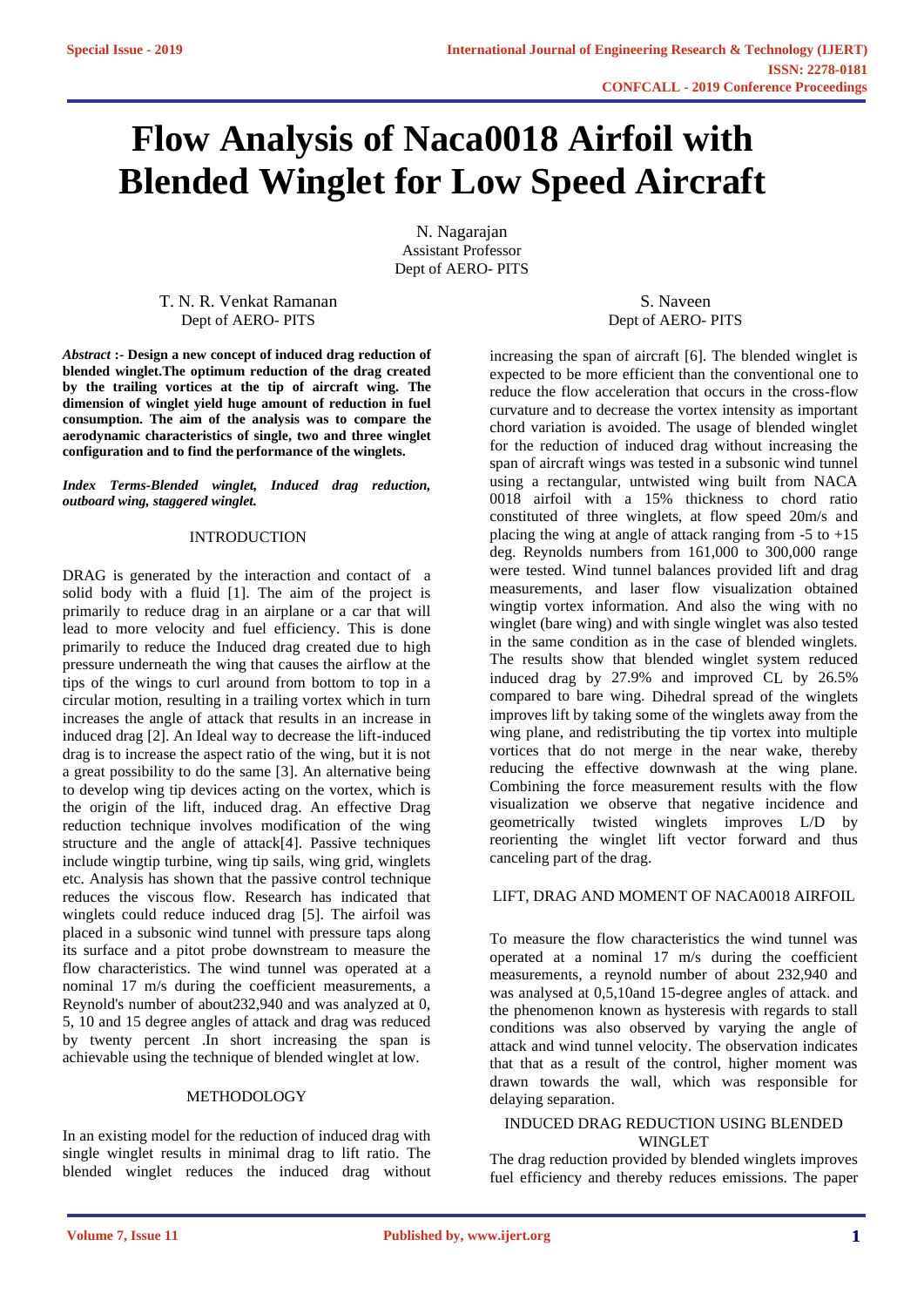shows, how taking into account grid effect of blended winglets on the deflected mass flow of a wing system within linear models exhibit much smaller induced drag. The blended winglet is expected to be more efficient than a narrow one to reduce the flow acceleration that occurs in the cross-flow curvature and to decrease the vortex intensity as important chord variation is avoided [7]. The results for the Split-Wing configuration tested in parallel experimentally were obtained by calculating the true force free vortex sheets leaving the wing, including partial rollup, in the near field a few chord lengths downstream using iterative wake relaxation. Induced drag was obtained using the classic Trefftz plane. Interpreting the fanned winglets as a true grid, the additional deflected mass flow delta using the Betz grid deflection coefficient κ with the grids t/c is calculated. The blended winglet provides a transition region between the outboard wing, which is typically designed for a plain tip, and the winglet. Without this transition region, the outer wing would require aerodynamic redesign to allow for the interference between the wing and winglet surfaces [8].

#### AERODYNAMIC ANALYSIS

A CFD 3-dimensional winglet analysis that was performed on a rectangular wing of NACA653218 cross sectional airfoil is shown. The wing is of 660 mm span and 121 mm chord and was analyzed for two shape configurations, semicircle and elliptical. The objectives were to compare the aerodynamic characteristics of the two winglet configurations and to investigate the performance of the two winglets shape simulated at selected angles of 0, 45 and 60 degrees. The computational simulation was carried out by FLUENT solver using finite volume approach. The simulation was done at low subsonic flow and at various angles of attack using Spalart- Allmaras couple implicit solver. A comparison of aerodynamics characteristics of lift coefficient CL, drag coefficient CD and lift to drag ratio L/D was made and it was found that the addition of the elliptical and semi circular winglet gave a larger lift curve slope and higher lift-to-drag ratio in comparison to the baseline wing alone. Elliptical winglet with an angle of 45 degree was the best overall design giving about 8 percent increase in lift curve slope and the best lift-to-drag ratio.

| Parameter    | Value    |
|--------------|----------|
| Wing Span    | $400$ mm |
| Wing Chord   | $200$ mm |
| Aspect Ratio |          |

## DESIGN

Research based on the materials of winglet manufacturing led us to the use of Medium density fiber board (MDF) for its cost efficiency on comparison with other materials and the ease of fabrication.

| Parameter     | Value           |
|---------------|-----------------|
| Winglet Chord | $60 \text{ mm}$ |
| Winglet Span  | $100$ mm        |



FIG1: NACA0018 WING

TABLE I: PARAMETERS OF BARE WING



# FIG 2: NACA0018 WING WITH BLENDED WINGLET

## TABLE III: PARAMETERS OF MULTI WINGLET

| Parameter            | Value           |
|----------------------|-----------------|
| <b>First winglet</b> | $-75^\circ$     |
| deflection           |                 |
| Second winglet       | $0^{\circ}$     |
| deflection           |                 |
| Third winglet        | $75^\circ$      |
| deflection           |                 |
| Winglet chord        | $40 \text{ mm}$ |
| Winglet span         | $100$ mm        |



FIG 5: CONTOURS OF WING WITH BLENDED WINGLET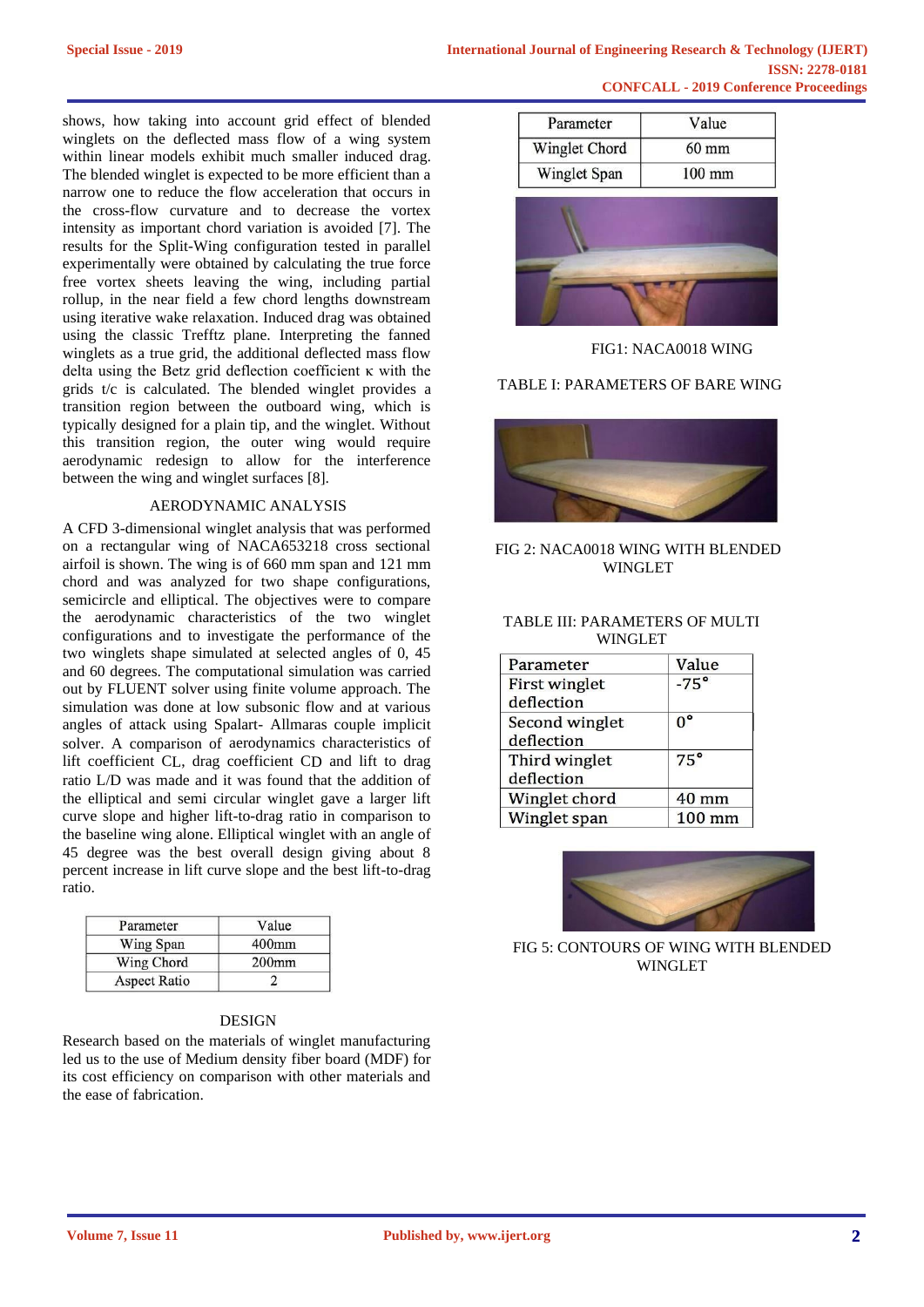

# V. RESULTS AND DISCUSSION

# A.EXPERIMENTAL AND THEORETICAL VALUE OF WING WITHWINGLET

# TABLE V: COMPARISON OF EXPERIMENTAL AND

| Velocity | $\alpha$        | Theoretical | Experimental |
|----------|-----------------|-------------|--------------|
| (m/s)    | $=0^{\circ}$    | Value       | Value        |
| 15m/s    | C <sub>1</sub>  | 0.0001264   | 0.00126      |
|          | C <sub>d</sub>  | 0.004676    | 0.00468      |
|          | C <sub>di</sub> | 3.6327*10-7 | 3.603*10-7   |
| 20m/s    | C <sub>1</sub>  | 0.00081     | 0.0095       |
|          | C <sub>d</sub>  | 0.00502     | 0.00311      |
|          | Cdi             | 1.498*10-7  | 2.0048*10-5  |

# TABLE VI: COMPARISON OF EXPERIMENTAL

# AND THEORETICAL VALUE AT  $\stackrel{\circ}{10}$

| Velocity<br>(m/s) | $\alpha$<br>$=5^\circ$ | Theoretical<br>Value | Experimental<br>Value |
|-------------------|------------------------|----------------------|-----------------------|
| 15m/s             | C <sub>1</sub>         | 0.00704              | 0.00105               |
|                   | C <sub>d</sub>         | 0.004603             | 0.00325               |
|                   | C <sub>di</sub>        | 1.1269*10-5          | $2.5*10-7$            |
| 20m/s             | C <sub>1</sub>         | 0.00703              | 0.00816               |
|                   | C <sub>d</sub>         | 0.00497              | 0.00586               |
|                   | C <sub>di</sub>        | 1.1237*10-5          | $1.511*10-5$          |

# EXPERIMENTAL AND THEORETICAL VALUE OF WING WITH BLENDED WINGLET

# TABLE VII: COMPARISON OF EXPERIMENTAL

# AND THEORETICAL VALUE AT  $\overset{\circ}{0}$

| Velocity<br>(m/s) | $\alpha$<br>$=10^{\circ}$ | Theoretical<br>value | Experimental<br>Value |
|-------------------|---------------------------|----------------------|-----------------------|
|                   | C <sub>1</sub>            | 0.01288              | 0.0095                |
| 15                | C <sub>d</sub>            | 0.0044               | 0.0025                |
| m/s               | Cdi                       | 3.77204*10-<br>5     | 2.048*10-51           |
|                   | C <sub>1</sub>            | 0.01324              | 1.0154                |
| 20m/s             | C <sub>d</sub>            | 0.00478              | 0.0054                |
|                   | Cdi                       | 3.9858*10-5          | 5.383*10-5            |

At 20 m/s

| L/D1                      |             |              |             |              |              |              |
|---------------------------|-------------|--------------|-------------|--------------|--------------|--------------|
|                           | $0^{\circ}$ |              | $5^\circ$   |              | $10^{\circ}$ |              |
|                           | Theoritical | Experimental | Theoritical | Experimental | Theoritical  | Experimental |
| <b>WITHOUT</b><br>WIGLET  | 19153.4     | 21490.72     | 626         | 540.04       | 311.17       | 286.085      |
| <b>BLENDED</b><br>WINGLET | 5807.74     | 5344.98      | 511.4       | 484.323      | 254          | 245.65       |
| <b>MULTI</b><br>WINGLET   | 1832.6      | 1423.6       | 6998        | 687          | 449          | 374.2        |

## TABLE IV: COMPARISON OF EXPERIMENTAL AND THEORETICAL

| Velocity<br>(m/s) | $\alpha$<br>$=10^{\circ}$ | Theoretical<br>Value | Experimental<br>Value |
|-------------------|---------------------------|----------------------|-----------------------|
|                   | C <sub>1</sub>            | 0.0176               | 0.00176               |
| $15 \text{ m/s}$  | C <sub>d</sub>            | 0.00366              | 0.00366               |
|                   | C <sub>di</sub>           | 7.0432*10-5          | $7.031*10-5$          |
| $20 \text{ m/s}$  | C <sub>1</sub>            | 0.0173               | 0.0165                |
|                   | C <sub>d</sub>            | 0.004117             | 0.00542               |
|                   | C <sub>di</sub>           | 6.7938*10-5          | $6.18*10-5$           |

# TABLE VIII: COMPARISON OF EXPERIMENTAL AND THEORETICAL

| Velocity<br>(m/s) | $\alpha$<br>$=5^\circ$ | Theoretical<br>Value | Experimental<br>Value |
|-------------------|------------------------|----------------------|-----------------------|
| $15 \text{ m/s}$  | C <sub>1</sub>         | 0.00889              | 0.0089                |
|                   | C <sub>d</sub>         | 0.00414              | 0.0041                |
|                   | Cdi                    | 1.797*10-5           | 1.789*10-5            |
| 20m/s             | C <sub>1</sub>         | 0.0086               | 0.0091                |
|                   | C <sub>d</sub>         | 0.00447              | 0.0057                |
|                   | C <sub>di</sub>        | 1.6816*10-5          | 1.879*10-5            |

## TABLE IX : COMPARISON OF EXPERIMENTAL AND THEORETICAL VALUE AT 5

| Velocity<br>(m/s) | $\alpha$<br>$=0^{\circ}$ | Theoretical<br>Value | Experimental<br>Value |
|-------------------|--------------------------|----------------------|-----------------------|
| 15m/s             | Cı                       | 0.000205             | 0.00048               |
|                   | C <sub>d</sub>           | 0.00425              | 0.004                 |
|                   | Cdi                      | 9.5554*10-9          | $5.23*10-8$           |
| 20m/s             | C <sub>1</sub>           | 0.0023               | 0.000205              |
|                   | $c_d$                    | 0.004                | 0.0065                |
|                   | Cdi                      | 1.2028*10-8          | 9.539*10-9            |